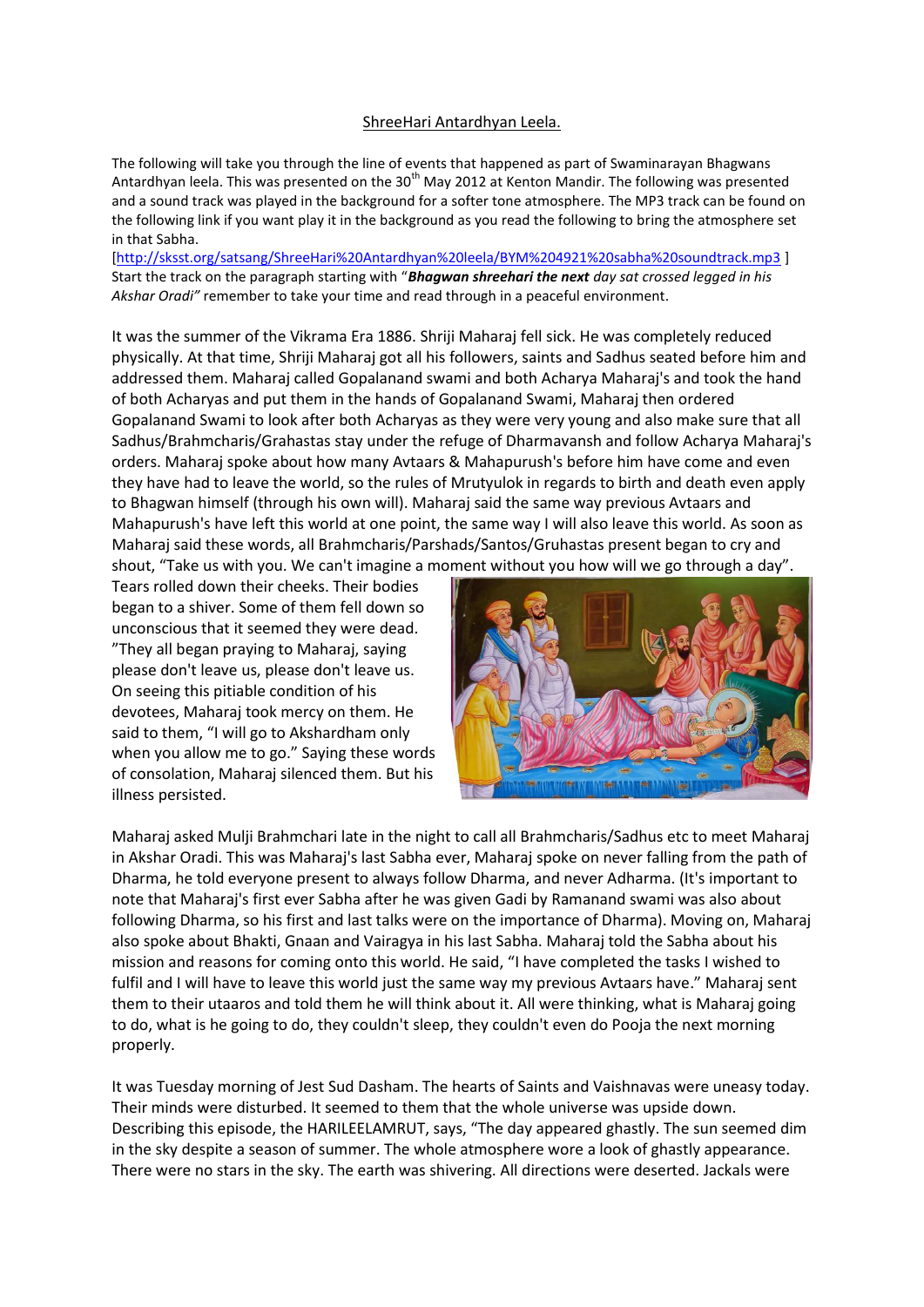howling. Air was warmer. Trees began to fall. There was full of thunder and lightning. The Murti of Dharma Bhakti started crying. People's mind turned dismal and began to fear. Beasts were terrified. People were now sceptical, Maharaj will pass away.

Bhagwan Shreehari that day sat crossed legged in his Akshar Oradi. All Santos/Bhaktos/Brahmchariyos gathered around Akshar oradi but Maharaj called only 4 Sadguru Nand Sants to his actual room. Gopalanand Swami, Bhajananand Swami, Nityanand Swami and Shukanand Swami (Shukh muni). These 4 Santos were very strong mentally, hence he called them. Maharaj told Gopalanand swami again to look after both Acharya Maharaj's and let no calamity befall them. As Maharaj was saying this, Maharaj started taking breaths slowly, slowly, each breath getting shorter and shorter. Nityanand swami became really startled seeing this, he took Maharaj's hand and realized Maharaj's pulse became very faint, his heartbeats became shallow. Soon afterwards Maharaj's heart stopped beating and there was no pulse.

Maharaj had left his body,

As soon as Nityanand swami realized this he let out a faint scream and said the words. "The sun has set permanently" (Symbolic line).... Gopalanand Swami told Nityanand Swami to calm down, and pull himself together for the sake of other mentally weak bhaktos etc... Gopalanand Swami said it's our duty to make sure we stay strong for our fellow Bhaktos/Santos etc. As this point Muktos of Akshardham came and did Pushpa Vrushti (showed flowers) of Maharaj as Maharaj went back to Akshardham.

The 4 Santos started a Dhun, the Bhaktos/Santos outside hearing this ran to Akshar oradi forcing themselves in to the room and saw that Maharaj had left. So many Bhaktos/Santos fainted and many were crying. This is one of them situation you just don't know until you it happens to you. The closest person in life, and life itself, removed for ever, How can one handle such a situation, Gopalanand swami comforted and gave all of them strength.

It is said that when Maharaj wished to leave this world, he informed Nishkulanand Swami 3 days in advance and asked him to prepare a palanquin for his funeral. Nishkulanand Swami prepared it during a single night only. Time came for Maharaj to be taken to Ghela Nadi to perform the last rituals. All the Santos asked Nishkulanand Swami to prepare a paalkhi. He replied, "It is ready" and brought it. Everyone asked him, "How did you prepare it when lord was alive?" He replied, "I am a heavy hearted obedient servant. No matter how damn or hard the order may be, I must obey it."

Also to note, Shatanand Swami ends the Satsangi Jeevan Granth here. He doesn't go on to write how Maharaj was cremated in Laxmivadi and the reactions etc. He ends it here with Maharaj leaving his body in Akshar oradi. Swami's Hand could write no further as such a thought was unbearable to imagine. But what was once an unbearable thought is now an unbearable reality.

Maharaj was put on the Paalkhi, and was ready to be taken to Ghela Nadi. Santo/Bhakto picked up the Paalkhi but they couldn't even move a few steps, it became that heavy. Santos/Bhaktos started to think, why is this the case, what is Maharaj's wish here. Just then Nityanand Swami said, "it seems Maharaj's wish is not for the cremation to take place near Ghela Nadi, hence the Paalkhi isn't moving, Maharaj's wish is for the cremation to take place in Laxmivaadi." All those present thought...



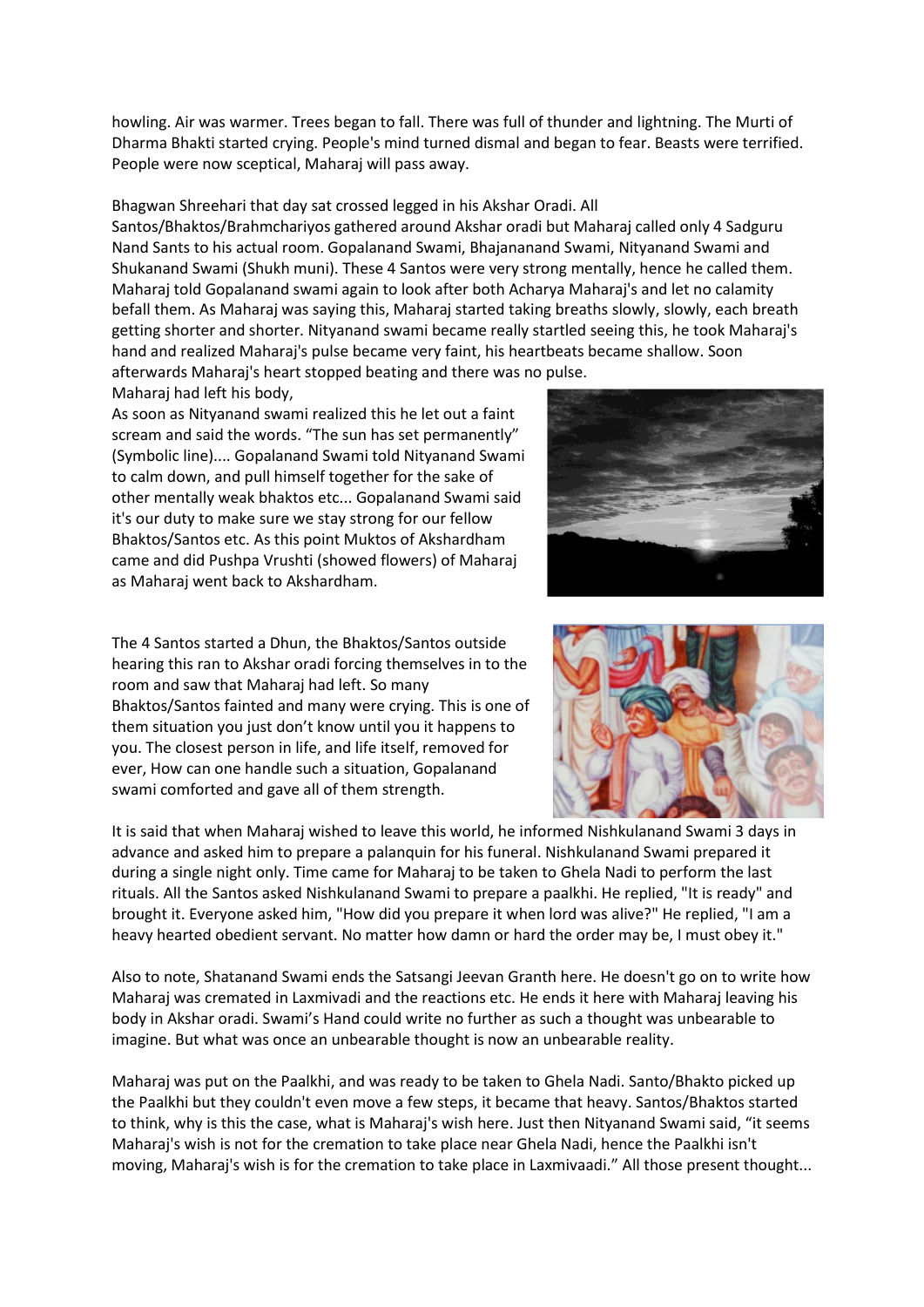how does Nityanand swami know this? Well that's when Swami himself explained that when Maharaj would visit Laxmivaadi, he would always Bow down to this one specific area in Laxmivaadi, Nityanand Swami had noticed this a few times and asked Maharaj why do you always do Namaskar here to this ground. Maharaj replied to Nityanand Swami saying, "Swami, Many Avtaars that have previously descended to this earth have all come to this specific area in Laxmivaadi at one point or another. Hence I do Vandans here every time I come Laxmivaadi, because this area is that great". Nityanand Swami then told the Santos/Bhaktos to take the Paalkhi to that specific area in Laxmivaadi as it seems to be Maharaj's wish to be cremated there. As soon as the Bhaktos/Santos acknowledged this, they tried to lift the Paalkhi again, however this time the Paalkhi became as light as a feather and was easily carried. From this, all Bhaktos/Santos realized that Nityanand swami was right and that it seems to be Maharaj's wish to be cremated in Laxmivaadi.

The Funeral Pyre was readied by Bhaktos/Santos. Just then Gopalanand Swami called Both Acharya Maharaj's to begin the cremation by lighting fire to the pyre where Maharaj's body was placed. Both Acharya Maharaj's became very reluctant, and refused to do so at first. But Gopalanand swami gave them both strength and told them that only they're worthy of doing such a thing as they are the descendants of Maharaj so it's their duty and their right. Hearing this both Acharyas proceeded hesitantly with the lighting of the funeral pyre. As soon as the Agni Sanskaar started, Both Acharyas couldn't hold back their tears, seeing this everyone else also began crying and some also fainted. Dada Khachar especially couldn't take it and ran to jump in the burning funeral pyre. Just then he was stopped by Gopalanand Swami. Gopalanand Swami told him not to such a thing as It's against Maharaj's Aagna. Dadakhachar said "if I have to go to hell for breaking Maharaj's Agna so be it but I can't live without Maharaj no more, please let me go". Gopalanand Swami calmed him down and ordered him to go to the 'bethak' (Where Maharaj would do Sabhas in Laxmivadi, a bit behind

Niskhulanand Swami's oradi). He went to the bethak and suddenly after a few seconds, Maharaj appeared right in front of his eyes, with hundreds of Santos Haribhaktos all sitting with Maharaj. Dadakhachar became confused and started questioning himself saying "Am I in a dream?, what is truly happening?, on one side Maharaj's Agni sanskar is going on and here I'm seeing this? Which

one is the illusion and which one is reality?". Maharaj then looked towards him and said "Dada, both are reality. The Agni sanksar is reality and so is this". Dadakhachar replied saying, "then that means you are truly gone? How can I continue to live in this world without you?" Maharaj said, "but that's the thing, I haven't left at all, I'm here right in front of your eyes now. I'll always live pratyaksh in this Satsang right up until the end. I haven't left, and never will. You'll always be able to my darshan through Gopinathji Maharaj's Murti forever, just think of me and I'll appear". Dadakhachar was comforted by these words and felt at peace again.



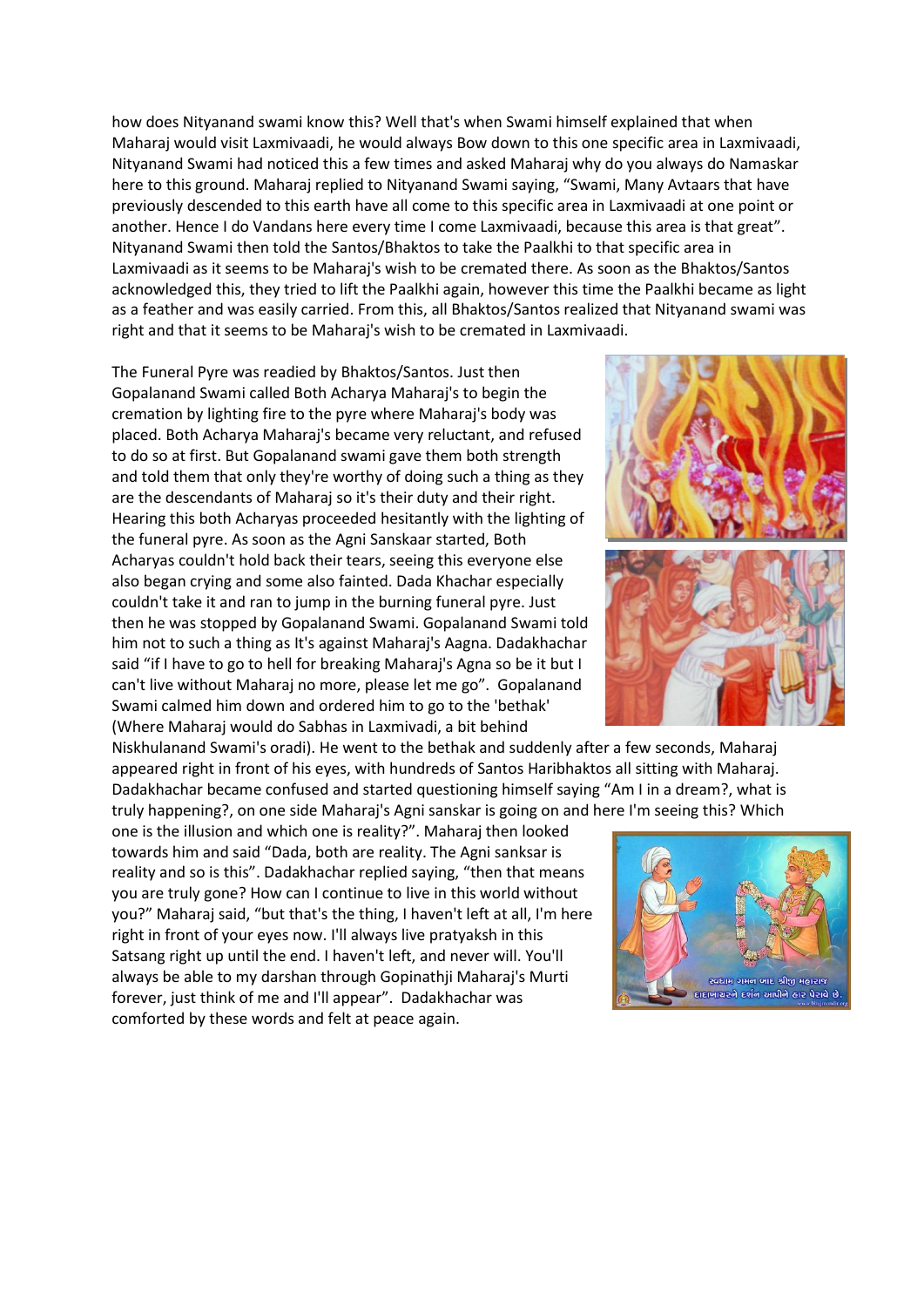

Gunatitanand swami was walking along a road and saw some green grass and just alongside it he saw a water stream. Seeing this, he thought to himself that this grass is rich and green because of the stream, the grass will dry out without the stream. That's how close the relationship is between the grass and the stream, for the grass to stay as it is, the stream is a necessity for the grass. Without the stream, the grass would not be so rich and green. Yet with me, Maharaj is gone and I'm still here? Does that mean being with Maharaj is not even a necessity for me? How can I continue living like this? Just through thinking such thoughts, Gunatitanand swami fainted there and then. Maharaj gave him Darshan and told him, "Swami, how can you even think that I've gone? I will always be in this Satsang Pragat forever. Such similar experiences happened to many other Saints/Bhakots too where they felt to just leave their body". Maharaj in the same way he gave Darshan to Dadakhachar and Gunatitanand swami, the same way he would give Darshan to the other many troubled Santos/Bhaktos and give them strength and comfort.

Letters were sent to Bhaktos/Santos all over the country informing them too, of the news. One letter was especially written by Gopalanand Swami to Brahmanand Swami who was finishing off Junagadh Mandir. Gopalanand Swami stated in the letter that "Oh Brahm Muni, as soon as you receive this letter, make your way to Gadhpur as soon as possible". Gopalanand Swami handed the letter to the messenger. Swami specifically told the messenger just to hand the letter to Brahmanand Swami, don't inform him of the news of Maharaj returning to Akshardham. Just then the messenger arrived. Seeing this Brahmanand Swami became even more worried. Swami asked the messenger, "how is everyone in Gadhpur?" The messenger just stood there and handed the letter to Brahmanand Swami. Swami opened the letter and as soon as he looked at the bottom and saw that this letter was written by Gopalanand swami, tears started rolling down the cheeks of Swami. Seeing this the messenger asked swami, "why are you crying? there's nothing written in that letter to be extremely saddened about. It's only written for you to come to Gadhpur that's all". Brahmanand swami told him, "you may not see anything deep/hidden in this letter, but I see it all. Just by reading this I know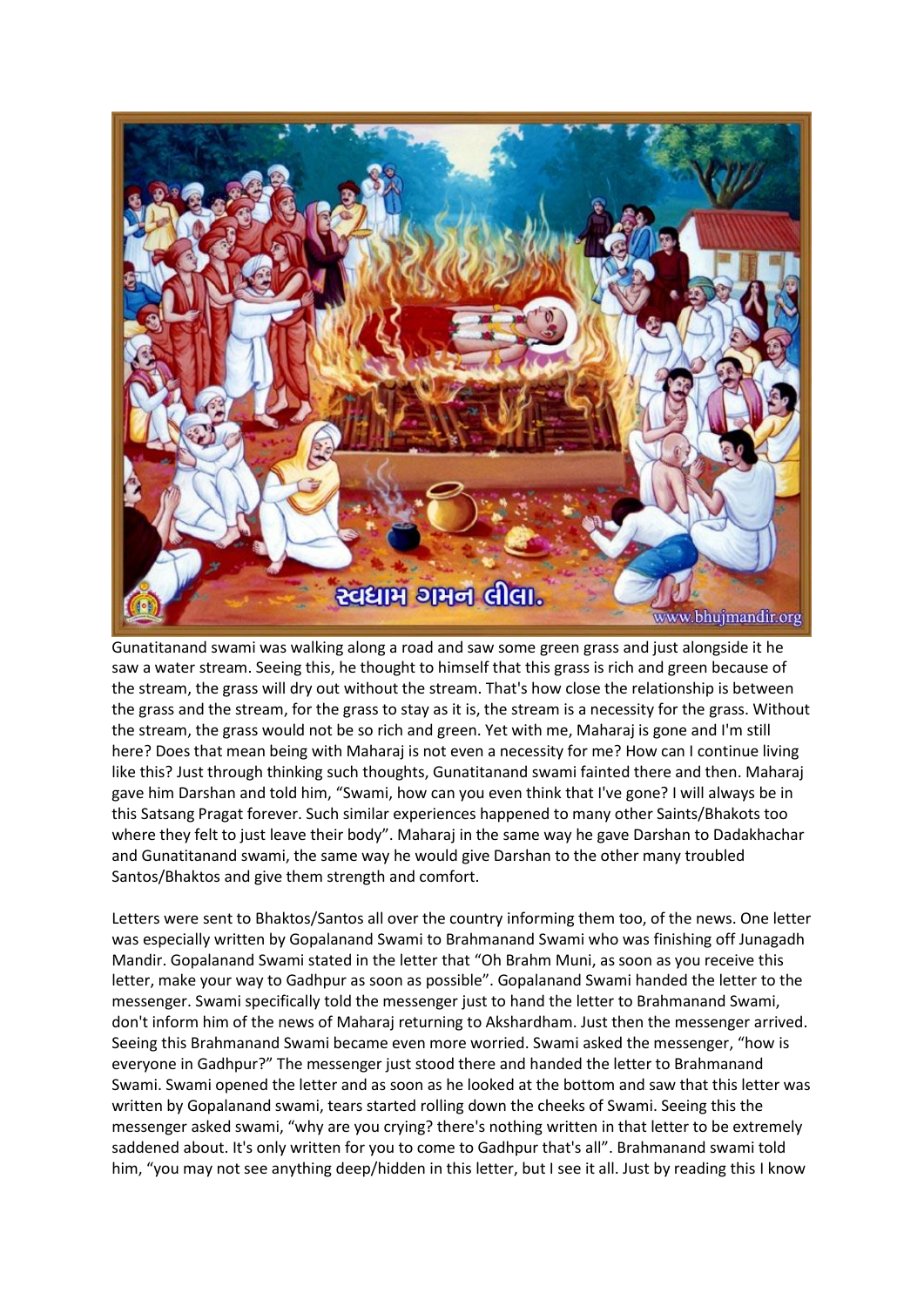that my 'Vaalido' has left this world. If this was not the case, this letter would not have the name of Gopalanand Swami at the bottom, it would have the name of none other than Sahajanand Swami". Swami in a hurry got whatever he needed and quickly began his distressed journey back to Gadhada. Gopalanand Swami and other Santos received the news that Brahmanand Swami is about to arrive in Gadhada, hearing this many Santo/Bhaktos got ready to greet Brahmanand Swami. As soon as Brahmanand Swami saw Gopalanand Swami and Santos he jumped off the Bullcart and ran towards Gopalanand swami, and said Swami, An injustice has been done to me, Maharaj deceitfully left this world, without even giving me his Darshan? Maharaj gave all of you his final Darshan and had you by his side, and he told me to leave instead. I am the most unfortunate being alive right now. Brahmanand Swami in a panic asked Gopalanand Swami, "quickly tell me, where is Maharaj's body? hurry, take me to it". Gopalanand Swami hesitantly replied to swami saying, "Brahm muni.....Maharaj's Agni Sanskaar has already been done, his body was cremated in Laxmivaadi". Hearing this Brahmanand Swami shed even more tears and fell in Gopalanand Swami's arms and weakly told him, "Swami? why Swami? I had already told you that if by any chance Maharaj leaves this world, make sure you don't cremate his body. Leave it as it is, yet you still went and did this?" Gopalanand swami said "Swami, I know that, but I had no choice. Maharaj made me take an oath that I would firstly cremate his body and then call you (Brahmanand Swami) only after the cremation had taken place. I was helpless Swami". Hearing this Brahmanand Swami became even more upset and weak. Gopalanand "wami thought to himself, here let me take "wami to Gopinathji Maharaj ni Murti, that will ease his pain, Gopalanand Swami grabbed Brahmanand Swami's hand and took him right inside Gadhpur Mandir up to Gopinathji Maharaj's Murti. However seeing the Mandir of Gadhada and the Murti of Gopinathji Maharaj, Brahmanand Swami became even more upset, as this reminded him of the time when Maharaj himself physically helped build Gadhada Mandir. Brahmanand Swami fixated his eyes on Gopinathji Maharaj's Murti and all of a sudden, his tears and sadness turned in to anger. He started calling Maharaj names, he said "I look at this Gopinathji ni Murti and I see a black appearance, but Maharaj you're not just dark on the outside, your dark in the inside too! You've done a major injustice to me, I have come here not to beg for your Darshan, but to ask for justice. I want Justice for the way you deceitfully left me like this, what have I done in this life to have deserved such a cruel punishment from you maharaj? tell me?". Brahmanand Swami couldn't control himself and started thumping his head against the ground extremely hard. Before it could get any worse. Maharaj quickly appeared from the Murti of Gopinathji Maharaj and told

Brahmanand swami to stop. Swami looked up and saw Maharaj there before him. Maharaj put a garland around swami's neck, hugged him and said, "Swami, why are you doing such a thing, why are you so distressed? I can never leave you, I still haven't left you, Look...I'm right in front of you at this very moment. I'll always be here, I'll always reside in my Murtis, I will stay in this Satsang, in this Sampraday forever and ever until the sun and moon shine. I will never leave this Satsang, I will forever remain pragat. Whenever you want to do my Darshan, just think of me and I'll appear before you." After much effort in consoling and comforting Brahmanand Swami, Maharaj disappeared in to the Murti of Gopinathji Maharaj again.



On the 13th day since Maharaj returned back to Akshardham, Puja Dodiya a great Bhakta, had also passed away due to major grief. On that same day (13 days after Maharaj passed) News got to Santo/Bhaktos that Manki Godi was shaking and was in an extremely bad/unhealthy state. (Manki Godi never took any food or water for 13 days and cried for 13 days straight!) Manki Godi's health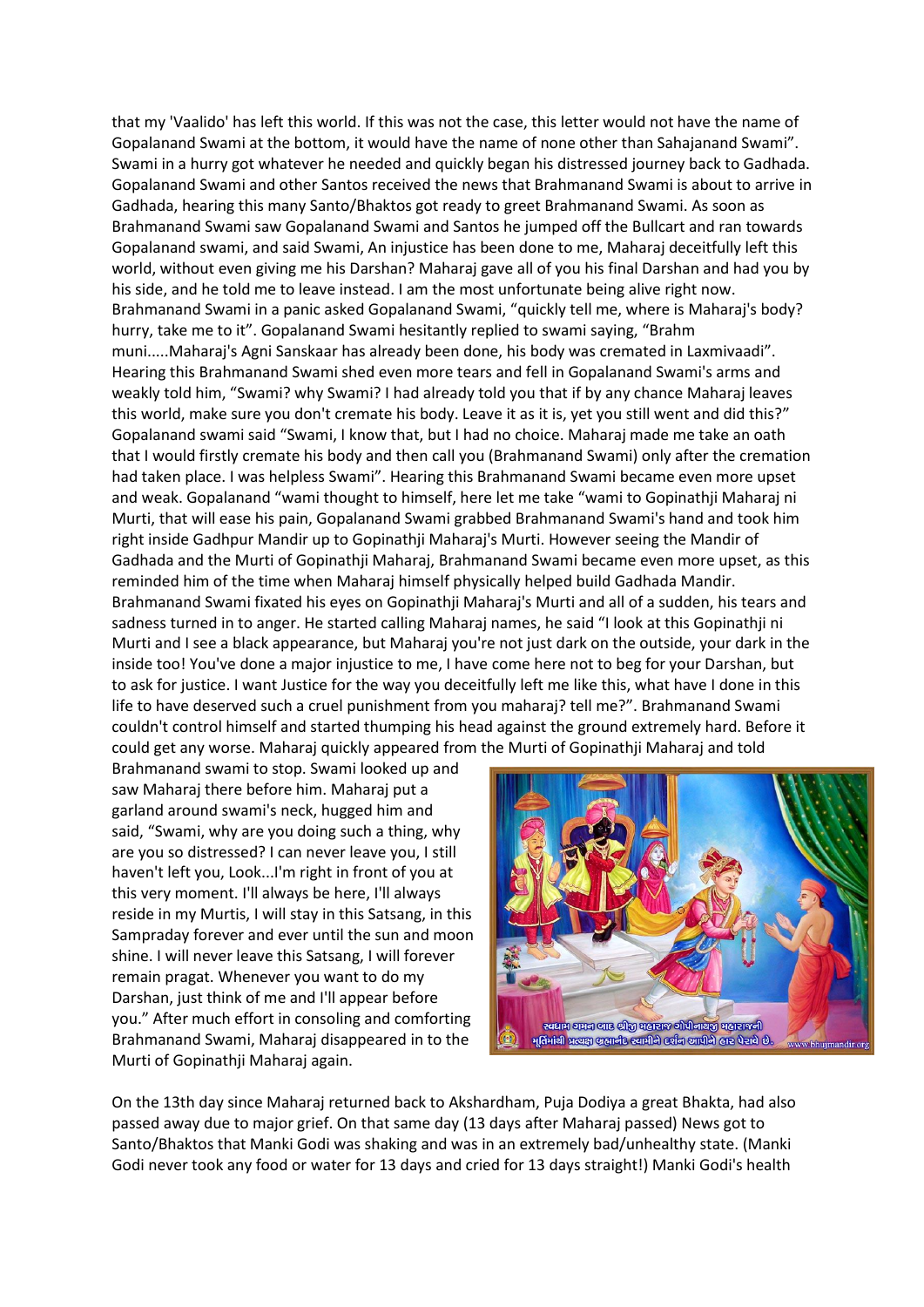started to deteriorate more and more as the minutes went by. Eventually Manki Godi stopped breathing and on that 13th day, departed to Akshardham forever. Muktanand Swami the mother of the Sampraday, the one the Satsangis would rely on ever so much also departed to Akshardham around 46 (or so) days later after Maharaj departing, to lose a mother at such a time the pain was indescribable.



Sachchidanand Swami...

Bhagwan commanded that no one should leave they body in grief of me leaving mine. Sachchidanand Swami when finding out Bhagwan is planning to leave said to his Shishya Shidanand Swami that I will no longer be able to stay and will have to leave my body as well. Swami was known for having ekatma punu with Swaminarayan Bhagwan. Pure 100% oneness with Bhagwan. He would not take his eyes of Bhagwan, Swami would walk backwards to maintain his eye on Bhagwans face and his love was so much that when Bhagwan was thirsty, Swami would get thirsty, when Swami would get thirsty Bhagwan would also get thirsty. If Swami did not get to see Bhagwan he would cry, the concept of the body is people cry cold tries when they cry through love, but when they run out due to extreme love they cry blood. Swami's eyes filled up with blood and he could not stand being in this body...

Swami sat down and through his Yog power pressurised every vain in his bloody. If we experience the burst of just one vein we'll remember that pain for life because on the extent to which it hurts. Swami's 72,000 veins were pressurised and pulled from the roots, the example is given of when you strain a wet cloth to remove water that is what swami did to his body. Swami's body was lying there utterly dismantled... a pool of blood was left and Swami took his soul to Akshardham. Swami stood by the point that the pain of being away from Bhagwan is so much greater than any other pain. Bhagwan said to the Sabha in Dham "a thief has entered the walls of my Dham". Sachchidanand Swami was called forward and Swami stood in front of Swaminarayan Bhagwan. This connection that took place cannot be described by anyone or with any words. This was the language of love on a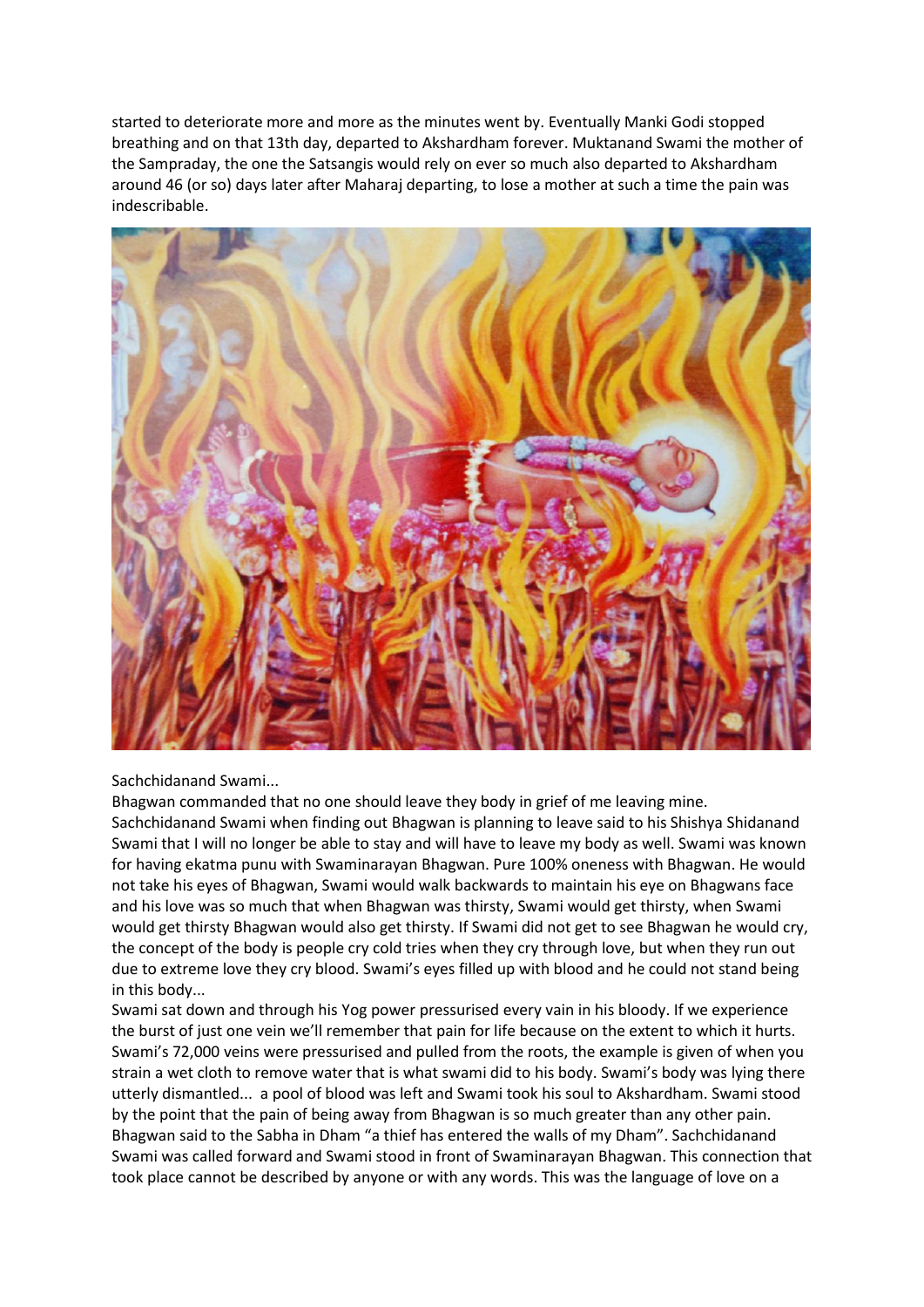heavenly level. Was swami wrong in what he did? Swami prayed with all he had left in him and Bhagwan freed him from the indescribable pain Swami was in. Sachchidanand Swami was sent back to earth and said everything that happened to Shukmuni, this was written on a letter which is still in Vadtal Mandir today.

After, on that 13th day, there was a huge Sabha in Dada Khachar's Darbar but it was as if the Sabha was lifeless. No one was speaking, everyone just seemed lost. Just then Shatanand Swami entered the Sabha. Both Acharya Maharaj's and the rest of the Sabha got up and greeted Shatanand Swami. Both Acharyas and Gopalanand Swami then went over to Shatanand Swami and pleaded saying, "Swami, through Maharaj's order, you have written the Satsangi Jeevan. Maybe if you could recite the Satsangi Jeevan here in the Darbar of Dada Khachar then maybe by listening to this great Granth, all these Santos and Bhaktos will become full of life again and gain immense strength." Shatanand Swami then went on to recite the Granth. As the Katha went on and on, it became evident that the Sabha itself was becoming full of life again. All Santos and Bhaktos who were previously so lifeless, emerged happy and fulfilled. Seeing the Bhaktos and Santos so full of life again, both Acharyas and Gopalanand Swami also became satisfied and happy and realized the power the Satsangi Jeevan. These Leelas of Maharaj have again instilled life back in to these Santos/Bhaktos. This is the power of Satsangi Jeevan, it cures even the greatest grief.

Bhagwan could not have highlighted enough the level to which he is Pragat in his Murti and overall in this Satsang. Bhagwan toured the earth in his human form, everyone became attached to such a level, that every second of their life depended on Bhagwan.

182 years ago no one was ready for a time like this. If we find out a loved one has died, life isn't life any more. Swami's give up everything for Bhagwan, they keep no family, brothers, sisters, money or houses. All they had is Bhagwan. The same Bhagwan that would be the 'everything factor' of every second of everyday. This Antardhyan Leela is one where the more you think about it the more our eyes open to the extent of the feelings present devotes hearts.

Bhagwan established Satsang in numbers of millions and billions, each and every person when finding out this news could not handle it. Every hair on the body, every feeling on your skin starts to feel unreal. Psychologically, this was un-bearable! There is no training one can go through for hearing this information. People in Bhagwans time lost normal attributes of life. They in prospective became life less... Life itself is not sad... but when there is no life, sadness becomes life..."

Bhagwan knew this will be hard for everyone and he said that those who follow my wishes "I will come for them at the time of death." One of humans biggest worries is death, thanks to the grace of Swaminarayan Bhagwan, for a devote departing from the body is a great thing as the soul enters a place trillions of times better.

The reality of Bhagwan's life is that he did not come down to earth for himself. The main reason was for your happiness. We have Swaminarayan Bhagwan's life to hold close, everyone else in the world has nothing in comparison to what Bhagwan has given us. In the 49 years 2 months and a day of Bhagwan's time on earth, millions of ways to get to him where exhibited, we just have to pick one and get going.

Swaminarayan Bhagwan has given us everything, you have this body and on top of that you have Swaminarayan Bhagwan's life achievements to hold to heart. Many devotes have proven this and there were even great saints like Hariswarup Swami and Ghanshyam Jivan Swami who would do Pradikshna on their hands and knees at the age of 90+, if we look at our body it is currently fully